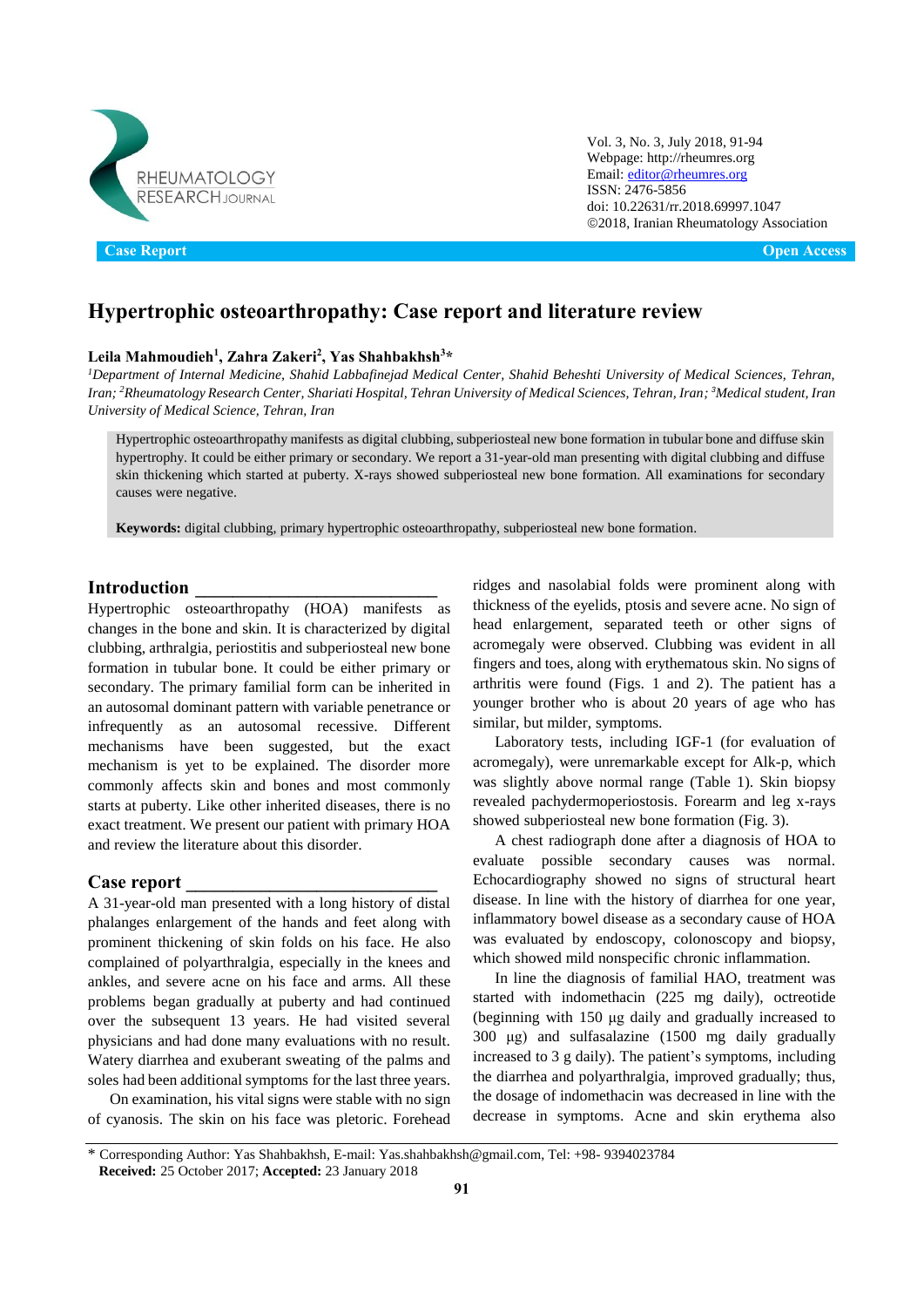# Hypertrophic osteoarthropathy

subsided. Unfortunately, economic considerations of the patient prevented performance of vascular endothelial



growth factor (VEGF) and platelet-derived growth factor (PDGF).



**Fig. 2.** Digital clubbing

**Fig. 1.** Symptoms of thickened eyebrow, prominent nasolabial and forehead folds and acne

| <b>Table 1.</b> Laboratory data |       |                     |                 |       |                |  |
|---------------------------------|-------|---------------------|-----------------|-------|----------------|--|
| <b>Variable</b>                 | Value | Normal range        | <b>Variable</b> | Value | Normal range   |  |
| T4                              | 1.4   | $0.7-2$ ng/dl       | <b>ESR</b>      | 10    | Upto $15$      |  |
| TSH                             | 2.1   | $0.27 - 4.2$ mIu/ml | <b>CRP</b>      | Neg.  |                |  |
| Ca                              | 9.6   | $8.1 - 10.4$ mg/dl  | $IGF-1$         | 92    | $87-415$ ng/ml |  |
| Alb                             | 4.8   | $3.5 - 5.1$ mg/dl   |                 |       |                |  |
| P                               | 4.2   | $2.5 - 4.5$ mg/dl   |                 |       |                |  |
| Alp                             | 458   | 80-306 IU/l         |                 |       |                |  |
| <b>PTH</b>                      | 32    | $15-65$ pg/ml       |                 |       |                |  |



**Fig. 3.** Subperiosteal new bone formation in left tibia (arrow)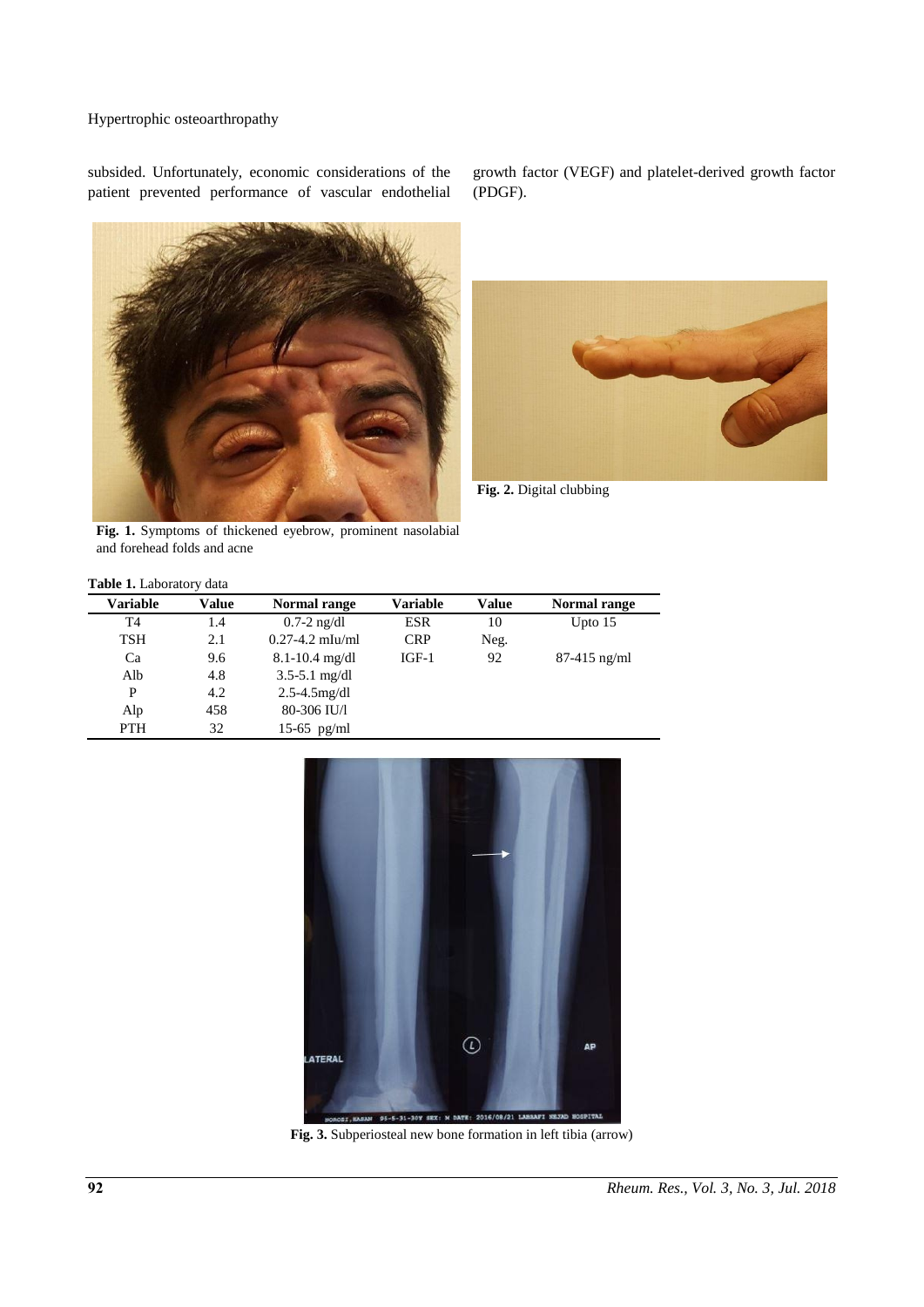## **Hypertrophic osteoarthropathy \_\_\_\_\_\_\_\_\_\_**

HOA manifests as changes in bone and skin. It was introduced in the late 1800s and was believed to be a pulmonary disease manifestation known as hypertrophic pulmonary osteoarthropathy (HPOA) [1]. HOA could be either primary or secondary. The primary familial form is also known as pachydermoperiostosis (PDP), is hereditary (autosomal dominant and autosomal recessive) and manifests in different ways [2]. Although the exact prevalence is unknown, one study reported a prevalence of 0.16% [2]. It predominates and is exhibited in greater intensity in males [3]. A gene mutation on chromosome X is hypothesized as being responsible for the gender variation.

The secondary form of HOA can be caused by a variety of diseases, including cystic fibrosis, cyanotic heart disease and inflammatory bowel disease. The exact mechanism of HOA is unknown, but possible mechanisms have been suggested. The observed increase and decrease in cytokines such as prostaglandin E2 have suggested hormonal, immunological, neurological and thrombotic mechanisms [4-6]. It appears that the most accurate suggested pathogenesis is activation of endothelium through inflammatory mediators and generation of abnormally large platelets. Normally inactivation of the inflammatory mediators and fragmentation of platelets take place in the lungs, a mechanism which appears to be impaired in HOA [7, 8].

Megakaryocyte fragments and inflammatory mediators at the distal sites of systemic circulation activate vascular endothelial cells and releases the growth factors of VEGF and PDGF from the platelets. These factors have angiogenic and trophic effects which lead to new bone formation, angiogenesis and edema [9, 10].

In the primary form, mutation of the gene encoding hydroxyprostaglandin dehydrogenase (HPGD) 15 located on chromosome 4q33-4q34 has been shown to be responsible. The enzyme encoded by this gene is responsible for prostaglandin degradation. This mutation would cause high concentrations of prostaglandin E2 in the body which, in turn, causes overexpression of VEGF and the cascades explained above [11, 12]. HOA is usually asymptomatic and is usually initially noticed as a change in the shape and size of the fingers and toes [2]. Symptoms usually appear gradually in puberty and slowly progress over time [13, 14].

The disorder more commonly affects the skin and bone, but can manifest as rare abnormalities such as patent ductus arteriosus, wide cranial sutures and hypertrophic gastropathy [15, 16]. The most common clinical manifestation is clubbing of the digits [17]. Skin changes are more common in the idiopathic form of the disease as skin thickening with prominent skin folds. This is mostly noticeable on the face and is known as leonine face and bilateral or unilateral eye ptosis (blepharoptosis). Other manifestations are acne, seborrhea, oily skin and palmoplantar hyperhidrosis [18, 19]. Arthralgia and bone pain are part of the complaints in some patients. Although articular effusion, especially in the lower extremities, could be present, arthritis is not present and the synovial fluid is non-inflammatory. Affected patients are prone to inflammatory bowel disease and myelofibrosis [20].

There is no definite diagnostic test for this condition. X-rays of tubular bones reveal periosteal new bone formation which supports the diagnosis. The presence of characteristic facial features along with clubbing and evidence of periostosis on x-rays are the main criteria which support the diagnosis and indicate the need for an intensive search for secondary causes. Without evidence of secondary causes, it is considered to be primary [21, 22].

Erythrocyte sedimentation rate and alkaline phosphatase as markers of bone turnover are elevated in some cases. These markers can be useful for follow-up and disease monitoring [23]. Because mutation of the HPGD gene is present in most PDP cases, it could be used as a tool for diagnosis [24].

There is no exact treatment and all the medication is palliative. Non-steroidal anti-inflammatory drugs (NSAIDs) are used for the arthralgia and bone pain. Bisphosphonates which inhibit osteoclasts and have antiresorptive effects have been shown to alleviate pain [20]. Limited reports suggest a combination of octreotide and pamidronate as being more helpful in relieving pain, both of which have an inhibitory effect on VEGF [25]. Retinoids are used for acne, seborrhea and folliculitis. Other medications have been suggested, including corticosteroids, colchicine, sulfasalazine and methotrexate [26].

# **Conflicts of interest**

The authors declare no conflict of interest.

#### **References**

| 1993 Aug. 20(8):1386-7.<br>Pachydermoperiostosis: an update.<br>M, Jajic I, Pineda C. Hypertrophic<br><b>Clinical Genetics 2005; 68(6): 477-</b><br>Castori M, Sinibaldi L, Mingarelli R,<br>osteoarthropathy: consensus on its<br>86. doi: 10.1111/j.1399-0004.2005.<br>definition, classification, assessment<br>Rimoin<br>Lachman<br>RS.<br>DL. |  |
|----------------------------------------------------------------------------------------------------------------------------------------------------------------------------------------------------------------------------------------------------------------------------------------------------------------------------------------------------|--|
|----------------------------------------------------------------------------------------------------------------------------------------------------------------------------------------------------------------------------------------------------------------------------------------------------------------------------------------------------|--|

*Rheum. Res., Vol. 3, No. 3, Jul. 2018* **93**